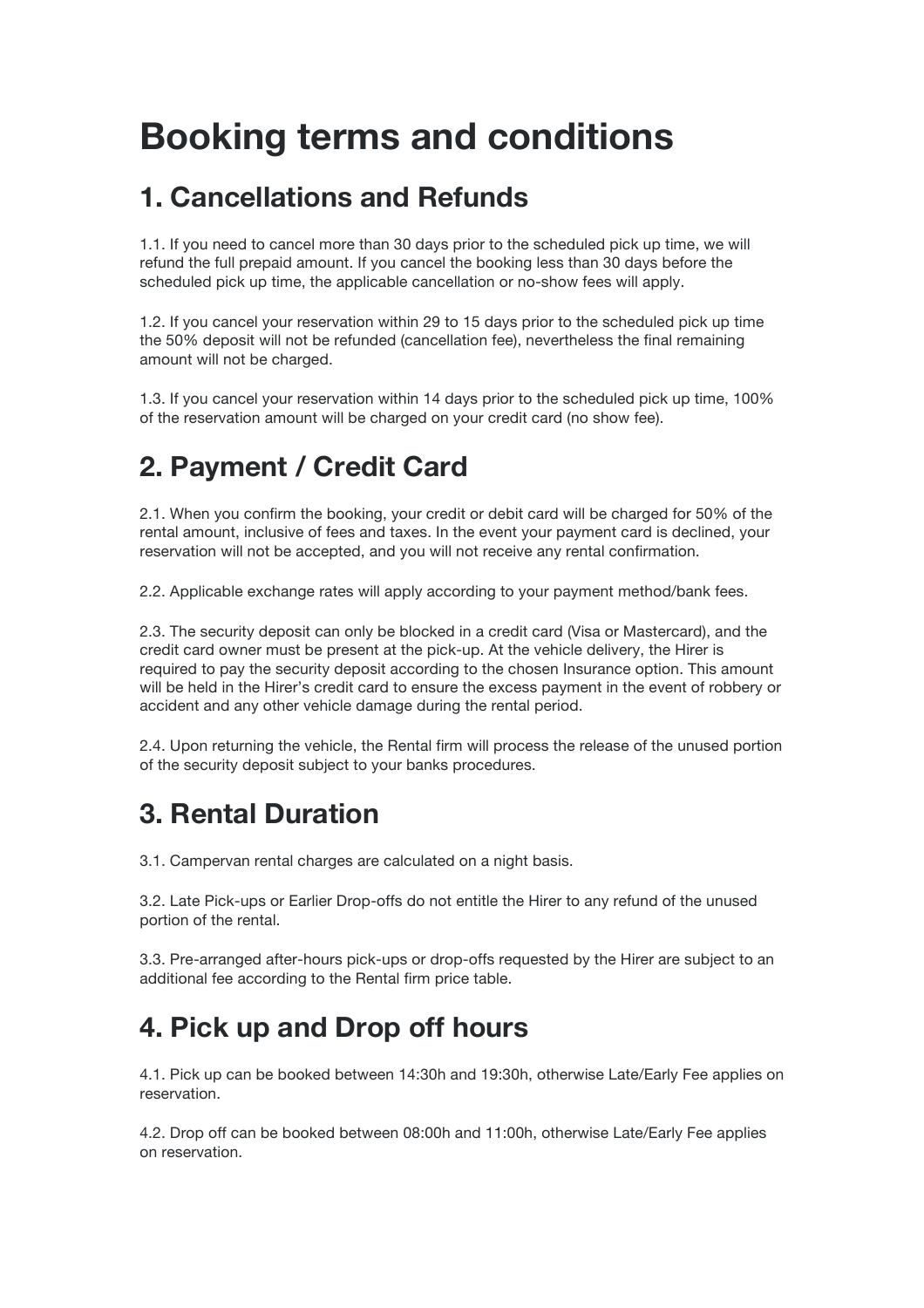# **5. Vehicle Availability and Upgrades**

If the exact model booked is not available, the Rental firm reserves the right to provide the Hirer a similar category or upgraded model, according to the pick-up location availability. Additionally, we cannot guarantee specific colors or designs for the vehicle rented.

# **6. Documents / Driver´s License / Minimum Age**

6.1. Driver must be 18 years old or older at the time of pick up, and must present a valid driver's license (B class) to drive in Europe, or an international driver's license, a valid ID/Passport and a credit card (Visa or Mastercard) to pay the security deposit.

6.2. If one of the drivers is younger than 25 years old, upgraded insurance plan is required.

6.3. Credit card owner must be present at the time of pick up.

6.4. Copies of driver´s license, ID or cards are not accepted.

# **Rental Agreement**

#### **1. Vehicle conditions**

1) The customer acknowledges having received the Vehicle and rented extras in a clean condition and with all the features working. 2) The customer will return the vehicle in a clean condition, with the same amount of fuel at the pick-up, and with all the vehicle's features operating in a normal way, on the return date, time and location established in the Rental Agreement. Failure to meet these criteria will result in additional charges to the Hirer according to the rental firm price table. Any loss or damage in rented extras, equipment or spare parts, will be fully charged to the Hirer according to the Rental Firm price table.

#### **2. Documents**

1) A valid vehicle driver's license, ID or Passport and credit card (Visa or Mastercard) are required and must be presented upon the vehicle's collection and signing of the rental agreement. If the Hirer does not bring the necessary documents, the vehicle cannot be rented and regular no show fee will apply. 2) To hold a valid license to drive in Europe is the responsibility of the Hirer 3) The Hirer should be older than 18 years old. 4) If the Hirer is younger than 25 years old, upgraded insurance plan is required to rent the vehicle. 5) The credit card owner must be present at the vehicle´s collection.

## **3. Use of the Vehicle**

1) The Hirer agrees that, during the Rental Period, the vehicle will not be: a) Driven by an unidentified person or any other person that is not mentioned in the rental agreement. b) Driven in an imprudent and dangerous way. c) Driven by a person under the influence of alcohol or drugs. d) Left with the key inside the vehicle, while unoccupied. e) Damaged by submersion in water, contact with salt water, driving through flooded areas, beach driving and dirt roads. f) Used for any race, contest or any illegal activities. g) Used to tow any vehicle. h) Used to carry passengers or property for hire or reward. i) Used to carry more passengers than what is permitted by law. j) Used to carry volatile liquids, gases, explosives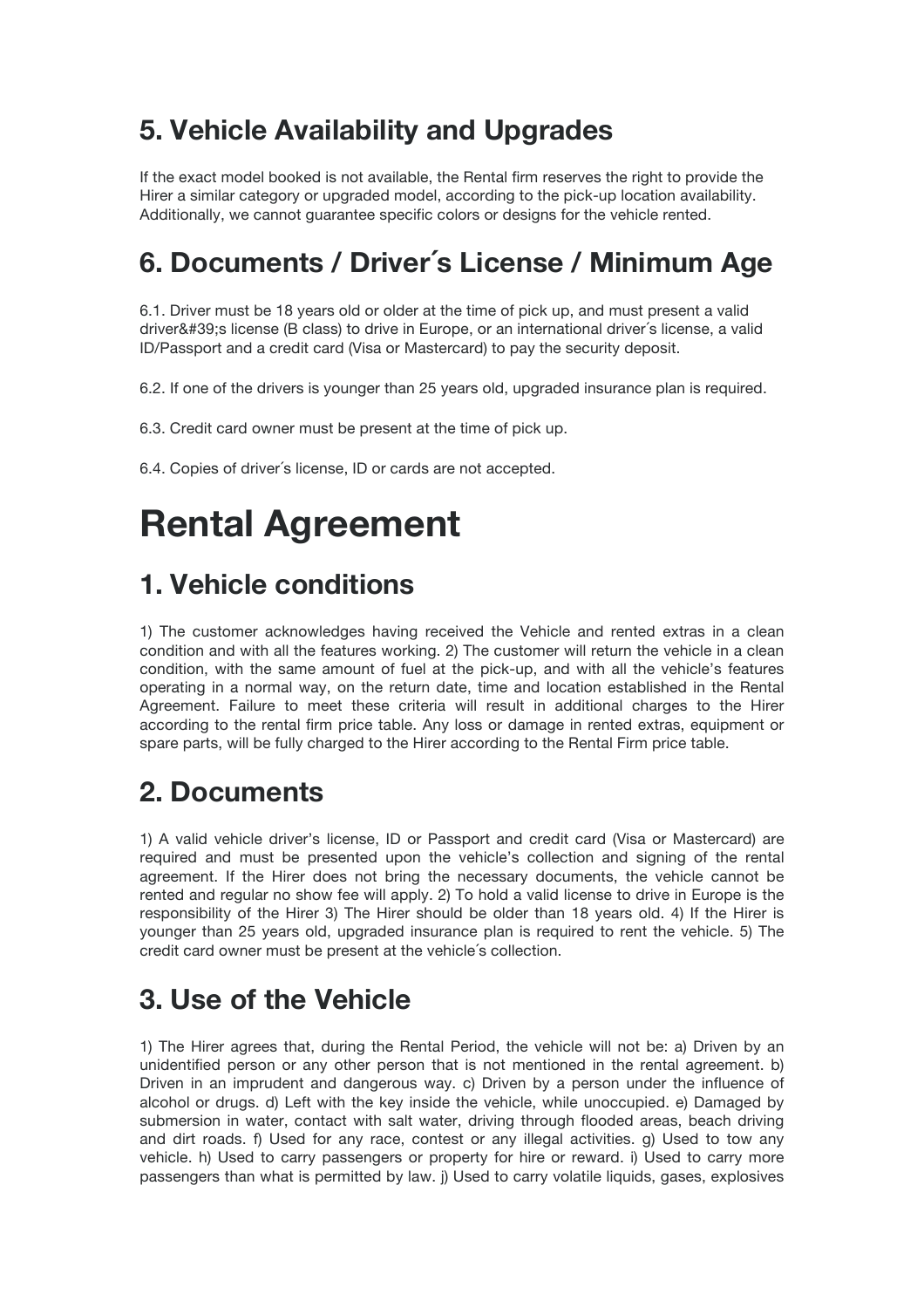or other corrosive or inflammable material. k) Used for the purpose of transporting and haulage goods other then what might be reasonably expected of a leisure rental. I) install accessories and advertising or commercial mentions. m) Any consequence that results from the points above, will not be Rental Firm responsibility. 2) The Hirer acknowledges that the Rental Firm retains the title to the Vehicle at all times and shall not agree, attempt, offer or purport to sell, sub-let, lend or mortgage the vehicle to any other party. 3) The Hirer should not make any alterations or additions to the vehicle, without prior written consent from the rental firm. 4) The Hirer should take all reasonable steps to properly maintain the vehicle, including, daily checks of the Oil, Water and Batteries, and will contact the Rental Firm if vehicle warning lights indicate any potential malfunction. 5) Any electrical devices (including the cooler) cannot be connected to the battery for more than 4 hours in a row, without charging the vehicle battery every day in camping places or in other 220 V sources. 6) The present agreement will be automatically resolved and the booking will be canceled without any need of judicial intervention, if the vehicle is used in any terms that constitute a violation of the present agreement. Additionally, the Rental Firm reserves the right to recover the vehicle, at any time, without previous notice, and the Hirer is held responsible for all the charges involved.

#### **4. On-Road Assistance and Technical Issues**

1) Any problems associated with the vehicle, including equipment failure, must be reported immediately in order to give the Rental Firm the opportunity to rectify the problem during the rental. Failure to do so will compromise the Rental Firm responsibility, please contact us before you call on-road Assistance, and our team will help you to handle the situation. 2) This service covers any technical or mechanical malfunction of the vehicle arising from a manufacturing or material fault that directly renders the part concerned unfit for operation during the warranty period. 3) Please note that the following are not covered by Road-Assistance, and tow/relocation expenses will be charged to the Hirer: a) The vehicle running out of fuel. b) The keys being locked inside the vehicle, damaged (e.g. humidity in the key), or lost. c) Discharged batteries caused by incorrect usage and/or incorrect usage of any equipment that requires batteries to operate. d) Vehicle blocked off-road or in a dirt road e) A breakdown caused by willful neglect. f) Assistance to change a flat tire 4) Rental Firm provides 24hr on Road Assistance support, outside office hours some delays may occur. 5) In case of any malfunction, the Hirer is not allowed to make repairs or alterations to the van, unless authorized by the Rental Firm and following exact instructions. 6) In the event of vehicle immobilization due to mechanical breakdown, or accident, and if it is not possible to repair on-site, the Rental Firm shall send a tow truck to drive the vehicle and the Hirer to the closest workshop or rental depot.

#### **5. Protection**

Rental Firm does not accept any liability for personal injuries sustained during the rental period, and recommends that no valuable items should be left in the vehicle, out in the open, while the Hirer is away from the vehicle. Rental Firm is not responsible for any belongings lost or stolen during the rental period, neither for any damages in the vehicle due to vandalism/theft, accidental or weather damages.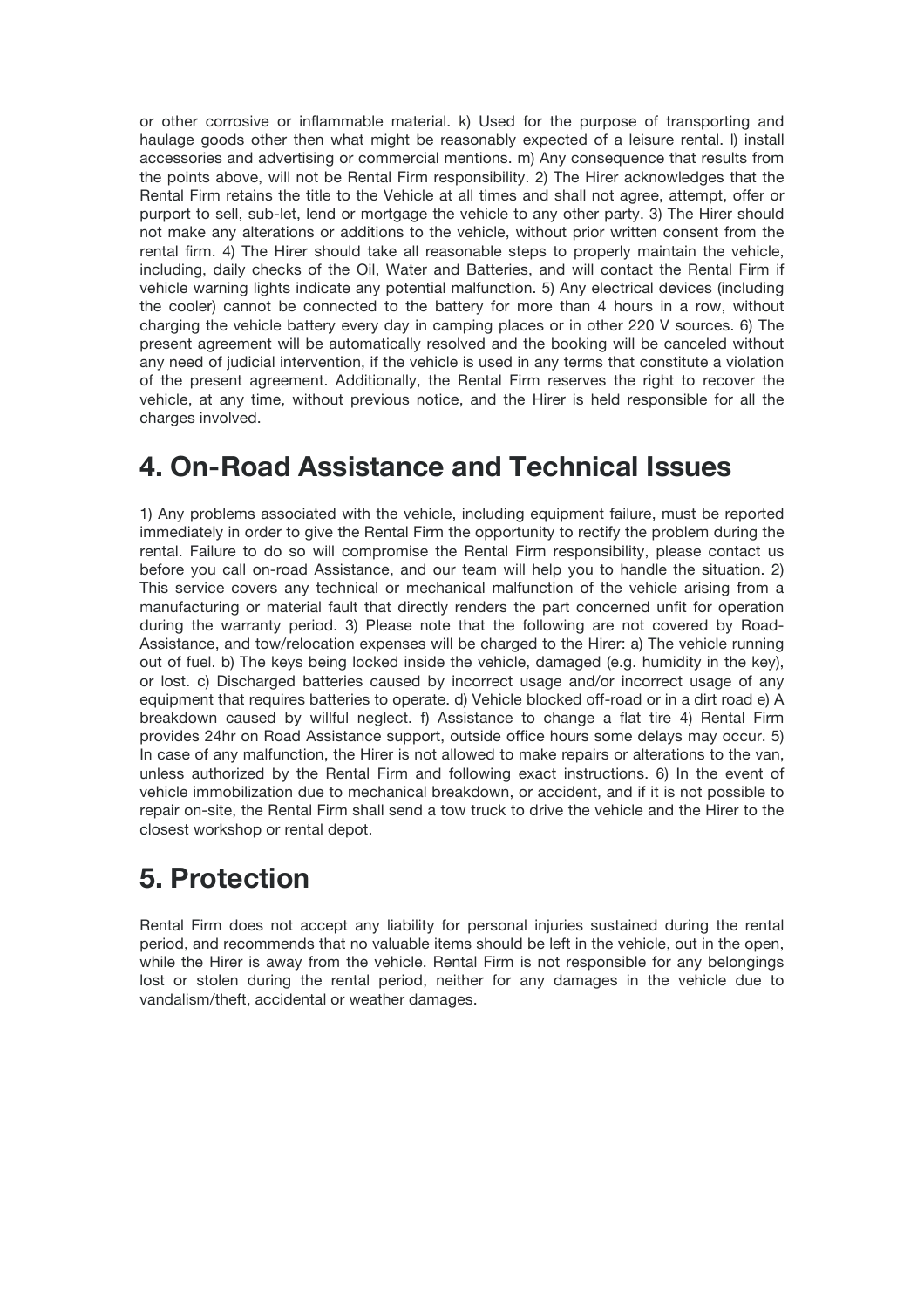### **6. Insurance Coverage**

1) The rental vehicle is insured against third party vehicles and property damage. 2) The insurance is valid in the following 32 European countries: Andorra, Austria, Belgium, Bulgaria, Croatia, Republic of Cyprus, Czech Republic, Denmark, Estonia, Finland, France, Germany, Greece, Hungary, Iceland, Ireland, Italy, Latvia, Lithuania, Luxembourg, Malta, Netherlands, Norway, Poland, Portugal, Romania, Slovakia, Slovenia, Spain, Sweden, Switzerland and the UK. The vehicles can only be driven in these countries, driving in other countries other than the ones mentioned above constitutes a violation of the agreement and the Rental Firm cannot be liable for any damage, malfunction or other issue that happens outside the countries where insurance is valid, being the Hirer liable for any reparation costs and/or relocation of the vehicle and any other administrative costs, charges, fees and fines the Rental firm incurred as a result of that unauthorized use. The Rental Firm has the right to charge the Hirer a penalty of 1,000€ (one thousand euros) for each day the vehicle is used in a country where the insurance is not valid. 3) The vehicle is only insured covered during the contract stipulated duration. The Rental Firm cannot be liable for any damage outside the rental duration, being the Hirer the only liable one. 4) The Hirer is responsible for any damage incurred while in possession of the vehicle, up to the amount of the security deposit. To cover the costs of any possible damages, the Rental Firm will block the full amount of the security deposit on the credit card associated to the hirer. 5) If the Hirer breaches any of the conditions of the clauses in the rental agreement, any insurance option will be voided, and the Hirer will be responsible for the total cost of all damages. 6) As "Basic" Insurance plan is subscribed, the Hirer is responsible for a maximum liability of 1999€.

## **7. Accident / Vehicle Damage**

In the event of an accident or vehicle damage, the Hirer agrees to the following procedures: 1) Immediately notify the Rental Firm and police authorities of any accident, theft, robbery or other misfortune. 2) Take pictures and obtain names and addresses of all persons involved as well as witnesses, that can document what happened 3) Fill the accident report, together with other vehicles that may be involved. 4) Shall not leave the vehicle without taking all measures regarding its protection and . 5) Shall not take any responsibility or pled guilty, in the event of an accident that might hold the Rental Firm liable 6) Collect the accident report signed by all parties involved and the documents prepared by the police authorities, along with the vehicle keys, if retained (in case of vehicle theft) and send it immediately to the Rental firm. Otherwise, all insurances and coverage's will expire, and the Hirer is liable for all expenses.

#### **8. Exclusions**

The Hirer acknowledges that is responsible for all costs of the following damages, irrespective of the Insurance that may have been taken. Damage identified below is specifically excluded from any Insurance Option: a) Any damage due to vehicle, when in breach of a clause in the contract. b) Any damage caused by willful conduct, influence of alcohol, drugs or any substance that reduces driving ability. c) Any loss/damages/stolen personal belongings. d) If the customer has a careless or negligent behavior of any kind or fails to abide by local road rules, resulting in damages to the vehicle, or third-party property. e) The cost to retrieve or recover the vehicle from any restricted area, submerged, trapped, or abandoned. f) The cost to replace keys which have become damaged, lost, stolen, or locked inside the vehicle. g) Drivers not identified in the Rental Contract, or Drivers with a canceled/expired driver's license. h) For any cost associated with the incorrect use of fuel. i) All damages under the vehicle's body or above the windscreen line, if there is no collision with third parties. *i*) All damages caused by hitting an animal while driving.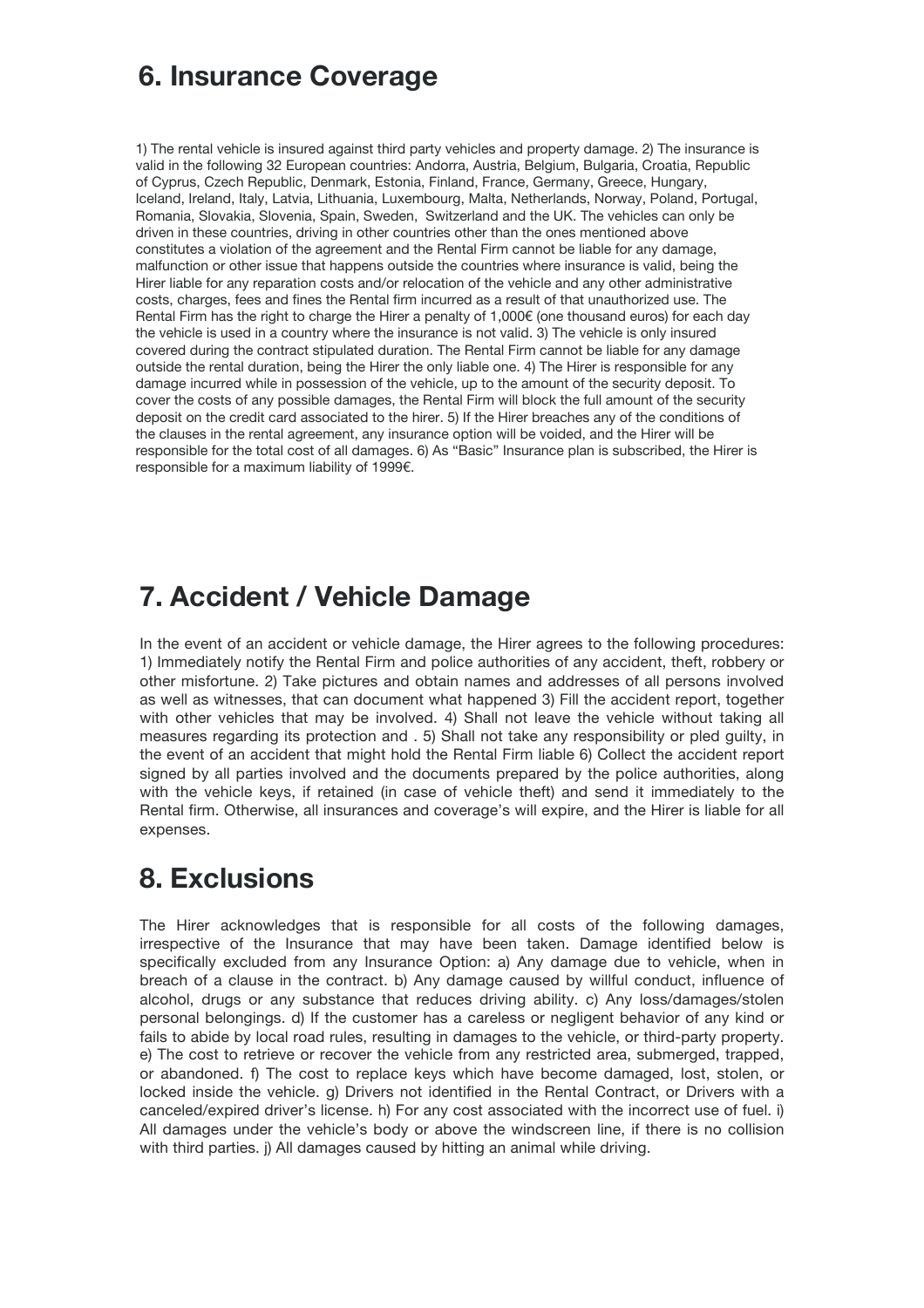#### **9. Return of the Vehicle**

1) The vehicle must be returned at the date, time and location specified in the rental agreement. a) In order to change the drop off location or date/time, the Hirer must first obtain authorization from the Rental Firm Reservations staff. Charges will apply, and the amount will be communicated by the reservations team. b) The fee applies to all cases, irrespective of the reasons behind change. c) If the Rental Firm does not confirm the changes via email, the Hirer must comply with the contract location and drop-off date and time. 2) Failure to obtain authorization and deliver the van at the hours agreed in the Rental Contract will result in an extra fee of three times the rental rate, to be paid immediately upon the drop-off. 3) If the vehicle is returned in a different place from the one contracted, the Hirer is responsible for all the emergent damages caused to the Rental Firm. 4) If the vehicle is not returned to a Rental Firm employee, the Hirer is liable for all losses or damages including vehicle theft or robbery. 5) Van equipment: All vehicles are provided with kitchen utensils, cleaning kit and bed kit, and in case of not returning the van equipment and/or rental extras in the same conditions as they were handed, a fee will be applied according to the value of the item(s). 6) A 100€ cleaning fee will be charged if the vehicle is not returned in a clean condition in the interior (absence of garbage, sand, mud or any other waste) and exterior, with the wastewater tank empty, empty chemical toilet, kitchen utensils cleaned, and the cooler turned-off with no food inside. 6) If the van is not returned with the same fuel level as the pick-up, the customer will be charged  $40 \epsilon$  for every  $1/4$  tank missing.

### **10. Liability / Security Deposit and After Rental Payments**

1) The security deposit can only be paid by credit card (Visa or Mastercard), and the credit card owner must be present at the pick-up. At the vehicle delivery, the Hirer is required to pay the security deposit according to the chosen Insurance option. This amount will be held in the Hirer's credit card to ensure the excess payment in the event of robbery or accident and any other vehicle damage during the rental period. 2) If the security deposit amount is not authorized by the bank or by the credit card owner, the contract cannot be executed and the vehicle cannot be delivered. In this case, the regular cancelation policy will apply and the full booking amount will be charged to the Hirer. The security deposit will be returned to the Hirer at the end of the rental period, after an inspection by a Rental Firm member staff, who shall state the vehicle is in similar conditions compared to when it was collected. 3) Vehicle damage and equipment/extras damage costs will be charged according to the Rental Firm price table. The Hirer will also be liable for the nights not rented during the vehicle reasonable repair time, according to the damages at issue. 4) In case of an accident where the Hirer does not consider himself responsible, the Rental Firm will hold the full amount of the security deposit until the insurance company states the responsibility. 5) If the damage repair costs cannot be determined immediately, the Rental Firm will hold the full amount of the security deposit. A portion of the excess can be refunded in case the final damage repair costs are lower than the amount paid. 6) The Hirer agrees that the Rental Firm is authorized to charge the credit card on file for any further amounts that may arise such as wild camping, parking tickets, fines, traffic offence penalties, tolls, damages to the van (interior or exterior) and overdue amounts. Rental Firm is entitled to verify any of the damages to the van for 30 days after the last day of the rental agreement. Fines will be charged as of the total cost of the fine, plus VAT tax and an administrative fee of 50€. 7) Hirer must provide the Rental Firm with an alternative credit card that can be used to meet Hirer's obligations under the Rental Firm Terms and Conditions, in case of insufficient funds, declined transactions for any reason, and cancelled or suspended credit card. 8) All unpaid invoices will be added interest, which is the highest legal rate plus a flat fee, corresponding to 20% of the unpaid amount and any compensation for occurred damages / lost profits due by law. In the event of a legal dispute somehow related with this contract, the parties agree that the jurisdiction of the pick-up location will be applied.